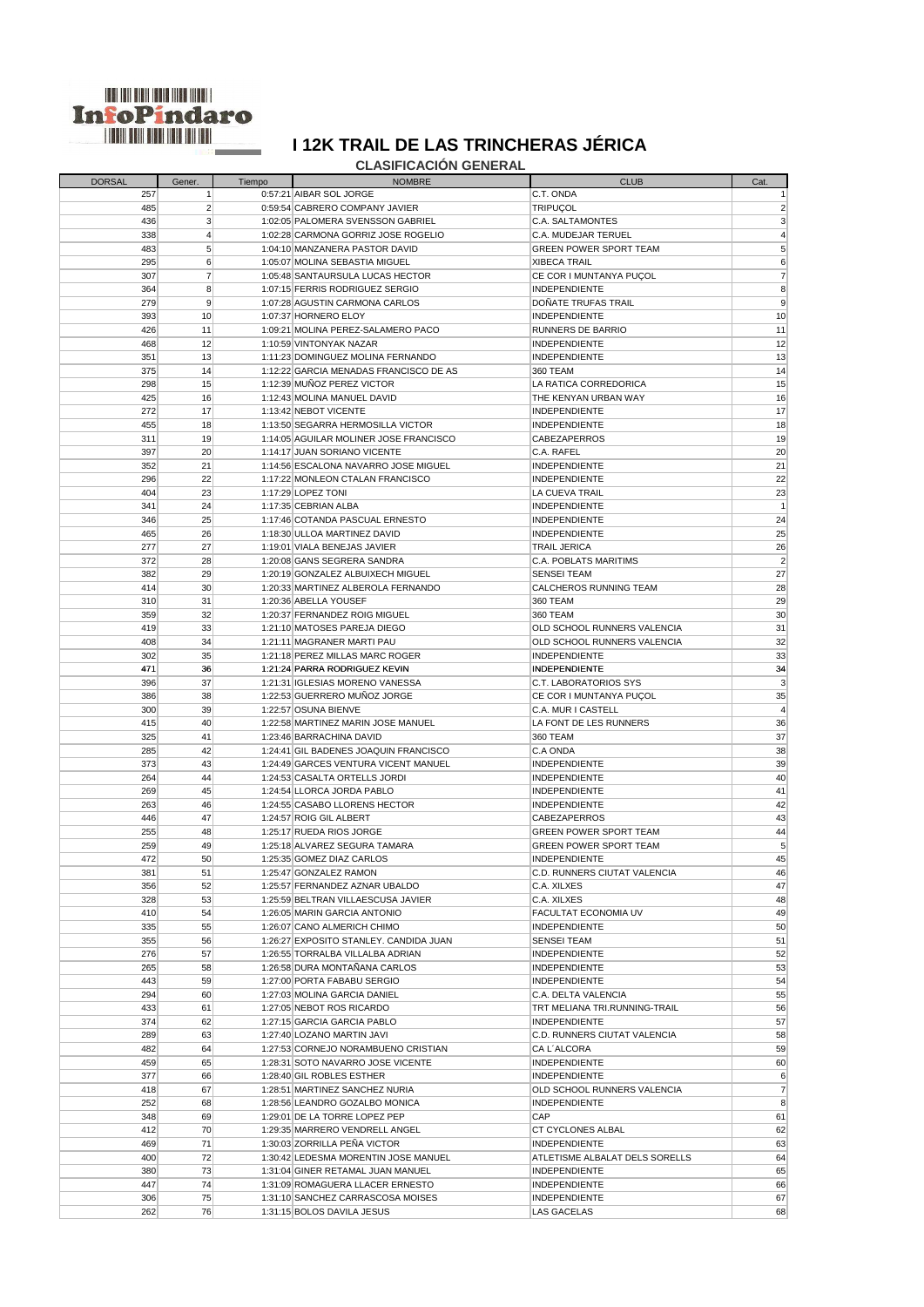| 394        | 77         | 1:31:23 HORNERO PABLO                                 | JOHNSON & CONTROLS                               | 69                                                                                                                                   |
|------------|------------|-------------------------------------------------------|--------------------------------------------------|--------------------------------------------------------------------------------------------------------------------------------------|
| 369        | 78         | 1:31:25 GALLENT LOLA                                  | <b>INDEPENDIENTE</b>                             | 9                                                                                                                                    |
| 304        | 79         | 1:31:28 RUIZ MARTINEZ LUIS MARIA                      | <b>INDEPENDIENTE</b>                             | 70                                                                                                                                   |
|            |            |                                                       |                                                  |                                                                                                                                      |
| 385        | 80         | 1:31:47 GRIMALDOS GARCIA JORGE                        | <b>INDEPENDIENTE</b>                             | 71                                                                                                                                   |
| 271        | 81         | 1:32:00 MONTOLIO VALVERDE ALBERTO                     | TRAIL JERICA                                     | 72                                                                                                                                   |
| 293        | 82         | 1:32:15 MARTINEZ MARTINEZ CARLOS                      | XINO XANO                                        | 73                                                                                                                                   |
| 327        | 83         | 1:32:17 BELTRAN CORTES JOSE PASCUAL                   | INDEPENDIENTE                                    | 74                                                                                                                                   |
| 347        | 84         | 1:32:23 CUADROS DALMAU CESAR                          | <b>CENTRO BFIT</b>                               | 75                                                                                                                                   |
|            |            |                                                       |                                                  |                                                                                                                                      |
| 453        | 85         | 1:32:37 SAZ LLUCH LORENA                              | TRIDIMONIS                                       | 10                                                                                                                                   |
| 454        | 86         | 1:32:39 SEGARRA BARBERA EMILIO                        | C.A. MASSAMAGRELL                                | 76                                                                                                                                   |
| 287        | 87         | 1:32:49 LASA ALFONSO BATISTE                          | <b>HANDBOL ALCASSER</b>                          | 77                                                                                                                                   |
| 358        | 88         | 1:33:12 FERNANDEZ REINA ELIAS                         | <b>INDEPENDIENTE</b>                             | 78                                                                                                                                   |
| 421        | 89         | 1:33:41 MAURICIO HERRERA DAVID                        | <b>TRIVOLTORS ALCASSER</b>                       | 79                                                                                                                                   |
| 463        | 90         | 1:34:18 TOMAS EGEA JULIO                              | C.A. RAFEL                                       | 80                                                                                                                                   |
|            |            |                                                       |                                                  |                                                                                                                                      |
| 312        | 91         | 1:34:24 AGUZA GIMENO CELIA                            | C.A. LA VALL DE SEGO                             | 11                                                                                                                                   |
| 363        | 92         | 1:34:26 FERRI RAMIREZ CESAR                           | <b>FOFIRUNNERS</b>                               | 81                                                                                                                                   |
| 384        | 93         | 1:34:37 GONZALEZ VALENCIA MARIA                       | INDEPENDIENTE                                    | 12                                                                                                                                   |
| 442        | 94         | 1:34:38 PISANI FEDERICO                               | <b>INDEPENDIENTE</b>                             | 82                                                                                                                                   |
| 424        | 95         | 1:35:26 MOLINA JUESAS PACO                            | <b>INDEPENDIENTE</b>                             | 83                                                                                                                                   |
| 435        | 96         | 1:36:27 ORTIZ MARTINEZ JAVIER                         | ORERO PATERNA RUNNERS                            | 84                                                                                                                                   |
|            |            |                                                       |                                                  |                                                                                                                                      |
| 376        | 97         | 1:36:29 GARCIA PALOMARES JAVIER                       | <b>INDEPENDIENTE</b>                             | 85                                                                                                                                   |
| 317        | 98         | 1:36:40 ALPUENTE ANTONIO ANGEL                        | <b>INDEPENDIENTE</b>                             | 86                                                                                                                                   |
| 357        | 99         | 1:37:02 FERNANDEZ BERNAL ISMAEL                       | C.A. LA VALL DE SEGO                             | 87                                                                                                                                   |
| 334        | 100        | 1:37:11 CALDERON GARCIA HAYDEE                        | VALENCIA CLUB DE ATLETISMO                       | 13                                                                                                                                   |
| 437        | 101        | 1:37:16 PASCUAL GARNERIA JUAN FCO.                    | <b>INDEPENDIENTE</b>                             | 88                                                                                                                                   |
|            |            |                                                       |                                                  |                                                                                                                                      |
| 406        | 102        | 1:37:20 LOPEZ GONZALEZ JORGE                          | <b>INDEPENDIENTE</b>                             | 89                                                                                                                                   |
| 288        | 103        | 1:37:22 LOPEZ GONZALEZ JAVIER                         | ORERO PATERNA RUNNERS                            | 90 <sup>°</sup>                                                                                                                      |
| 434        | 104        | 1:37:25 ORTIGOSA PALMA MIGUEL                         | <b>INDEPENDIENTE</b>                             | 91                                                                                                                                   |
| 411        | 105        | 1:37:31 MARQUES SORIANO LOLI                          | <b>INDEPENDIENTE</b>                             | 14                                                                                                                                   |
| 420        | 106        | 1:37:39 MAURICIO HERRERA ALEJANDRO                    | <b>INDEPENDIENTE</b>                             | 92                                                                                                                                   |
| 253        | 107        | 1:38:21 MELLADO DASI JOSE FCO                         | <b>INDEPENDIENTE</b>                             | 93                                                                                                                                   |
|            |            |                                                       |                                                  |                                                                                                                                      |
| 366        | 108        | 1:38:21 FOLGADO ANTONIO                               | <b>INDEPENDIENTE</b>                             | 94                                                                                                                                   |
| 301        | 109        | 1:38:29 PAREJA CARRILLO PEDRO EMILIO                  | ORERO PATERNA RUNNERS                            | 95                                                                                                                                   |
| 353        | 110        | 1:38:46 ESCRICH ROIG JOSE                             | C.A. RAFEL                                       | 96                                                                                                                                   |
| 427        | 111        | 1:38:53 MONTALT GODINO FRANCISCO JOSE                 | CIRSA RUNNING VALENCIA                           | 97                                                                                                                                   |
| 413        | 112        | 1:39:28 MARTI MUÑOZ ANTONIO                           | <b>INDEPENDIENTE</b>                             | 98                                                                                                                                   |
|            |            |                                                       |                                                  |                                                                                                                                      |
| 266        | 113        | 1:40:16 GALVIS PEÑARROCHA HECTOR                      | <b>INDEPENDIENTE</b>                             | 99                                                                                                                                   |
| 268        | 114        | 1:40:17 GUNA SORIANO SANTIAGO                         | ORERO PATERNA RUNNERS                            | 100                                                                                                                                  |
| 500        | 115        | 1:40:46 PEÑARROJA GARCIA RAUL                         | <b>BCS TRAIL D'UIXO</b>                          | 101                                                                                                                                  |
| 251        | 116        | 1:40:55 GEA PERALES OSCAR                             | <b>INDEPENDIENTE</b>                             | 102                                                                                                                                  |
| 342        | 117        | 1:40:57 CERCOS CAÑAS FRANCISCO                        | <b>INDEPENDIENTE</b>                             | 103                                                                                                                                  |
| 284        | 118        | 1:41:15 GARCIA BERNAT ARTURO                          | CE COR I MUNTANYA PUÇOL                          | 104                                                                                                                                  |
|            |            |                                                       |                                                  |                                                                                                                                      |
| 365        | 119        | 1:41:18 FLORENTINO TORTOSA JUAN CARLOS                | <b>INDEPENDIENTE</b>                             | 105                                                                                                                                  |
| 322        | 120        | 1:41:19 ASINS PRIMO JOSE                              | <b>INDEPENDIENTE</b>                             | 106                                                                                                                                  |
| 428        | 121        | 1:41:45 MUÑOZ PEREZ SERGIO                            | <b>INDEPENDIENTE</b>                             | 107                                                                                                                                  |
| 401        | 122        | 1:41:54 LLACER RICO ALEX                              | <b>INDEPENDIENTE</b>                             | 108                                                                                                                                  |
| 343        | 123        | 1:41:56 CHANZA ALMUDEVER RICARDO                      | <b>INDEPENDIENTE</b>                             | 109                                                                                                                                  |
| 470        | 124        | 1:41:57 LOPEZ HERNANDEZ MIREIA                        | <b>INDEPENDIENTE</b>                             | 15                                                                                                                                   |
|            |            |                                                       |                                                  |                                                                                                                                      |
| 403        | 125        | 1:41:59 LOAIZA RESTREPO JHONY FABER                   | <b>LEGION FORUS TRAIL</b>                        | 110                                                                                                                                  |
| 362        | 126        | 1:42:02 FERRI MARIN DIEGO                             | OLD SCHOOL RUNNERS VALENCIA                      | 111                                                                                                                                  |
| 349        | 127        | 1:42:04 DEL OLMO MOMBLANC CARLOS                      | <b>INDEPENDIENTE</b>                             | 112                                                                                                                                  |
| 378        | 128        | 1:42:06 GIMENEZ ANTON ANDREU DIDAC                    | <b>INDEPENDIENTE</b>                             | 113                                                                                                                                  |
| 368        | 129        | 1:42:13 GALLACH BAÑON JUAN MANUEL                     | <b>INDEPENDIENTE</b>                             | 114                                                                                                                                  |
|            |            |                                                       |                                                  |                                                                                                                                      |
| 398        | 130        | 1:42:16 LAGUARDA FRECHINA JOSE VICENTE                | <b>INDEPENDIENTE</b>                             | 115                                                                                                                                  |
| 432        | 131        | 1:42:19 NEBOT ROS DANI                                | <b>INDEPENDIENTE</b>                             | 116                                                                                                                                  |
| 320        | 132        | 1:42:21 ARAGONES BOIX ELENA                           | VALENCIA CLUB DE ATLETISMO                       | 16                                                                                                                                   |
| 488        | 133        | 1:42:47 MOLINER DOMENECH MANOLO                       | <b>INDEPENDIENTE</b>                             | 117                                                                                                                                  |
| 315        | 134        | 1:43:05 ALJARO SANCHEZ JORGE                          | ORERO PATERNA RUNNERS                            | 118                                                                                                                                  |
| 318        | 135        | 1:45:07 AMADOR MARTI VICTOR                           |                                                  |                                                                                                                                      |
|            |            |                                                       |                                                  |                                                                                                                                      |
|            |            |                                                       | INDEPENDIENTE                                    |                                                                                                                                      |
| 440        | 136        | 1:45:10 PICAZO SORIANO MARTA                          | C.A. POBLATS MARITIMS                            | 119<br>17                                                                                                                            |
| 340        | 137        | 1:45:11 CEBRIA BALLESTER DAVID                        | <b>C.A. POBLATS MARITIMS</b>                     |                                                                                                                                      |
| 464        | 138        | 1:45:15 UBEDA JAVI                                    | <b>INDEPENDIENTE</b>                             |                                                                                                                                      |
| 281        | 139        | 1:46:03 BARTOLOME DOMINGUEZ FERNANDO                  | <b>INDEPENDIENTE</b>                             |                                                                                                                                      |
| 316        | 140        | 1:46:10 ALMUDEVER VÍCTOR                              | <b>INDEPENDIENTE</b>                             |                                                                                                                                      |
|            |            |                                                       |                                                  |                                                                                                                                      |
| 292        | 141        | 1:46:13 MARTINEZ HENANDEZ TONI                        | C.A. ALCASSER                                    |                                                                                                                                      |
| 484        | 142        | 1:46:30 NICOLAU VILA SILVIA                           | ORERO PATERNA RUNNERS                            |                                                                                                                                      |
| 360        | 143        | 1:46:38 FERNANDEZ TORRES MANUEL                       | KM@KM ELCHE                                      |                                                                                                                                      |
| 361        | 144        | 1:46:39 FERNANDEZ TORRES RAUL                         | <b>INDEPENDIENTE</b>                             |                                                                                                                                      |
| 336        | 145        | 1:47:08 CAPILLA ROS MIGUEL                            | TRT MELIANA TRI.RUNNING-TRAIL                    |                                                                                                                                      |
| 439        | 146        | 1:47:15 PELAEZ FERRANDO SANTIAGO                      | C.A. POBLATS MARITIMS                            |                                                                                                                                      |
|            |            |                                                       |                                                  |                                                                                                                                      |
| 331        | 147        | 1:47:18 BLASCO CASTELLO VICTOR                        | <b>INDEPENDIENTE</b>                             |                                                                                                                                      |
| 390        | 148        | 1:47:20 HERNANDEZ BAREA CARLOS                        | <b>INDEPENDIENTE</b>                             |                                                                                                                                      |
| 267        | 149        | 1:47:50 GIL FETES JENNI                               | INDEPENDIENTE                                    |                                                                                                                                      |
| 456        | 150        | 1:47:52 SEVILLA LOZOYA ANGEL                          | ORERO PATERNA RUNNERS                            |                                                                                                                                      |
| 467        | 151        | 1:47:54 VESES ANDRES                                  | <b>INDEPENDIENTE</b>                             |                                                                                                                                      |
| 303        | 152        | 1:47:55 PORTOLES ALAMA VICTOR                         | <b>INDEPENDIENTE</b>                             |                                                                                                                                      |
|            |            |                                                       |                                                  |                                                                                                                                      |
| 324        | 153        | 1:47:58 AZOR LOZANO ROSA                              | C.A. RAFEL                                       |                                                                                                                                      |
| 445        | 154        | 1:47:58 RABADAN MATA JUAN MIGUEL                      | C.A. RAFEL                                       | 120<br>121<br>122<br>123<br>124<br>18<br>125<br>126<br>127<br>128<br>129<br>130<br>19<br>131<br>132<br>133<br>20 <sup>2</sup><br>134 |
| 388        | 155        | 1:48:27 GUINOT PABLO                                  | <b>INDEPENDIENTE</b>                             | 135                                                                                                                                  |
| 399        | 156        | 1:48:28 LEAL RAFAEL                                   | <b>INDEPENDIENTE</b>                             | 136                                                                                                                                  |
| 367        | 157        | 1:48:51 FORNER AMAT VICENTE                           | <b>SENSEI TEAM</b>                               |                                                                                                                                      |
| 481        | 158        | 1:50:27 GARCIA SAN RAFAEL VICENT                      | ES POSIBLE C.D.                                  |                                                                                                                                      |
|            |            |                                                       |                                                  | 137<br>138                                                                                                                           |
| 460<br>405 | 159<br>160 | 1:50:53 SUPASO RATTIKAN<br>1:50:56 LOPEZ GARCIA JESUS | VALENCIA NATURE ESPORT<br>VALENCIA NATURE ESPORT | 21<br>139                                                                                                                            |